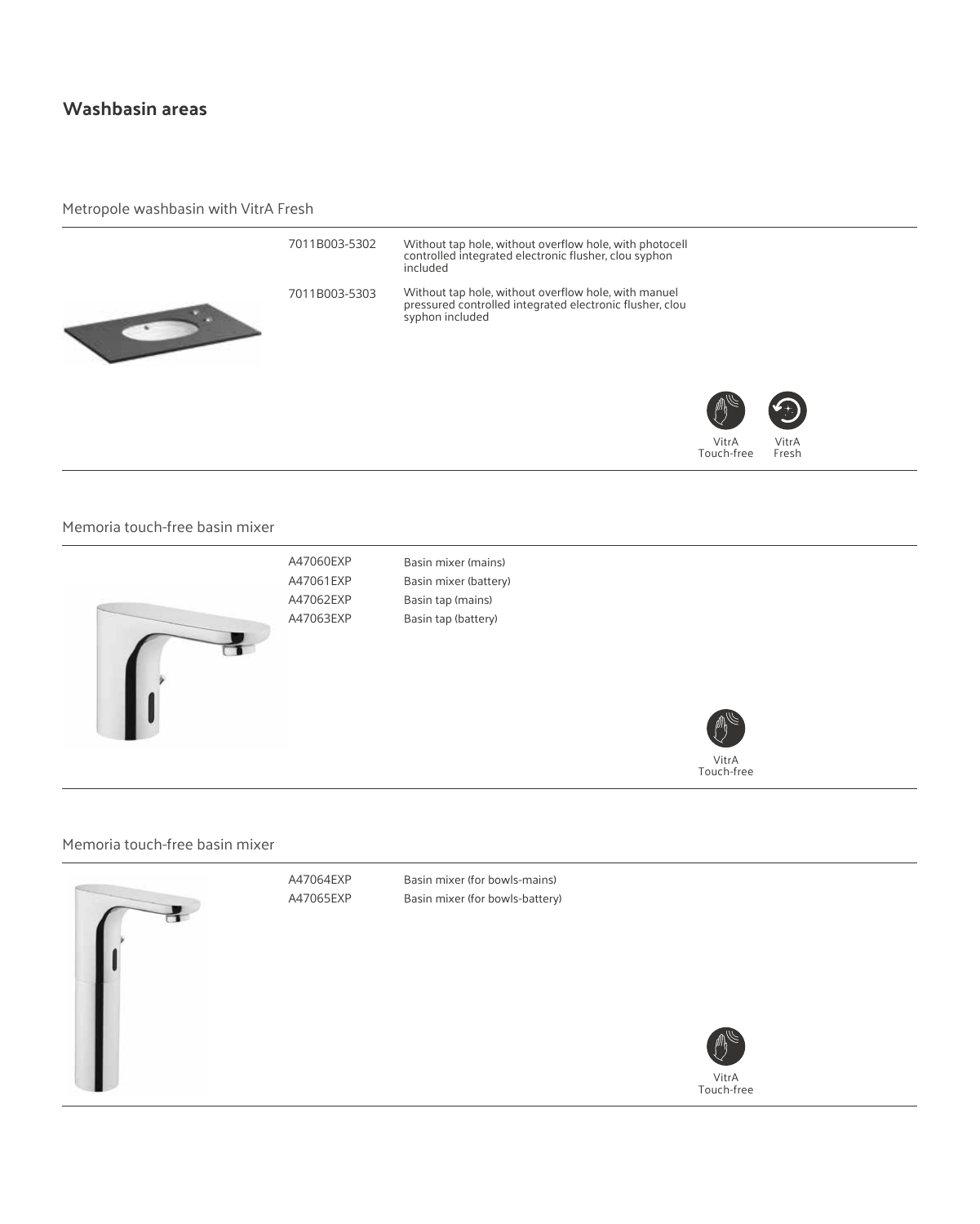#### T4 touch-free basin mixer (mains)



### T4 touch-free basin mixer



A47076EXP A47077EXP A47078EXP A47079EXP Basin mixer, cascade flow, mains Basin mixer, cascade flow, battery Basin tap, cascade flow, mains Basin tap, cascade flow, battery



#### T4 touch-free basin mixer